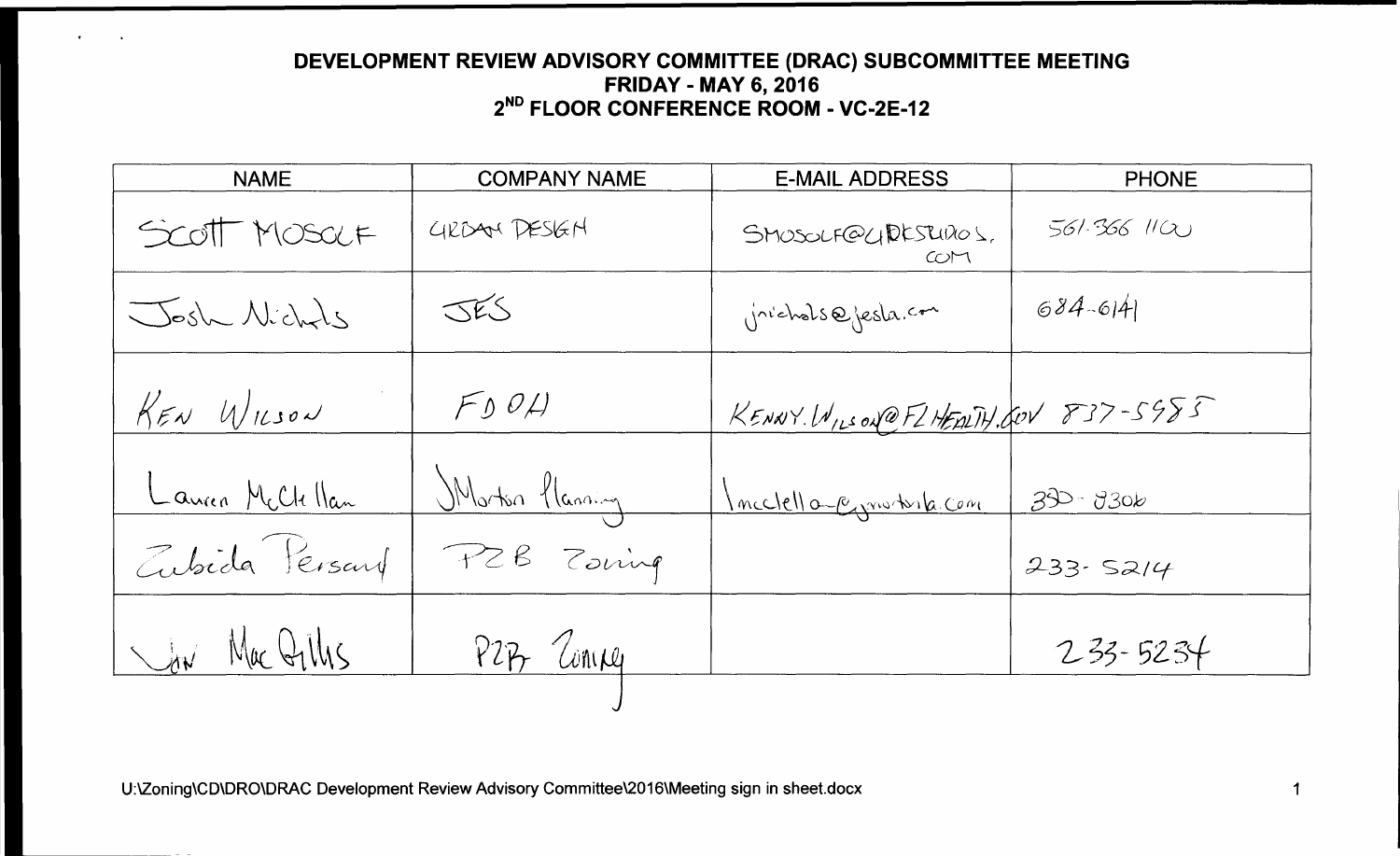| <b>NAME</b>   | <b>COMPANY NAME</b> | <b>E-MAIL ADDRESS</b> | <b>PHONE</b> |
|---------------|---------------------|-----------------------|--------------|
| Yoan Machado  | PEC Zung            |                       |              |
| Ostrick Leon  | PBC Zerring         |                       |              |
| Akc Dickerson | 2GHO                |                       |              |
| Collectubile  | UDKS                |                       |              |
| SCOTT CONTOR  | Pec CD              |                       |              |
| Au Seame      | PBC Zurun           |                       |              |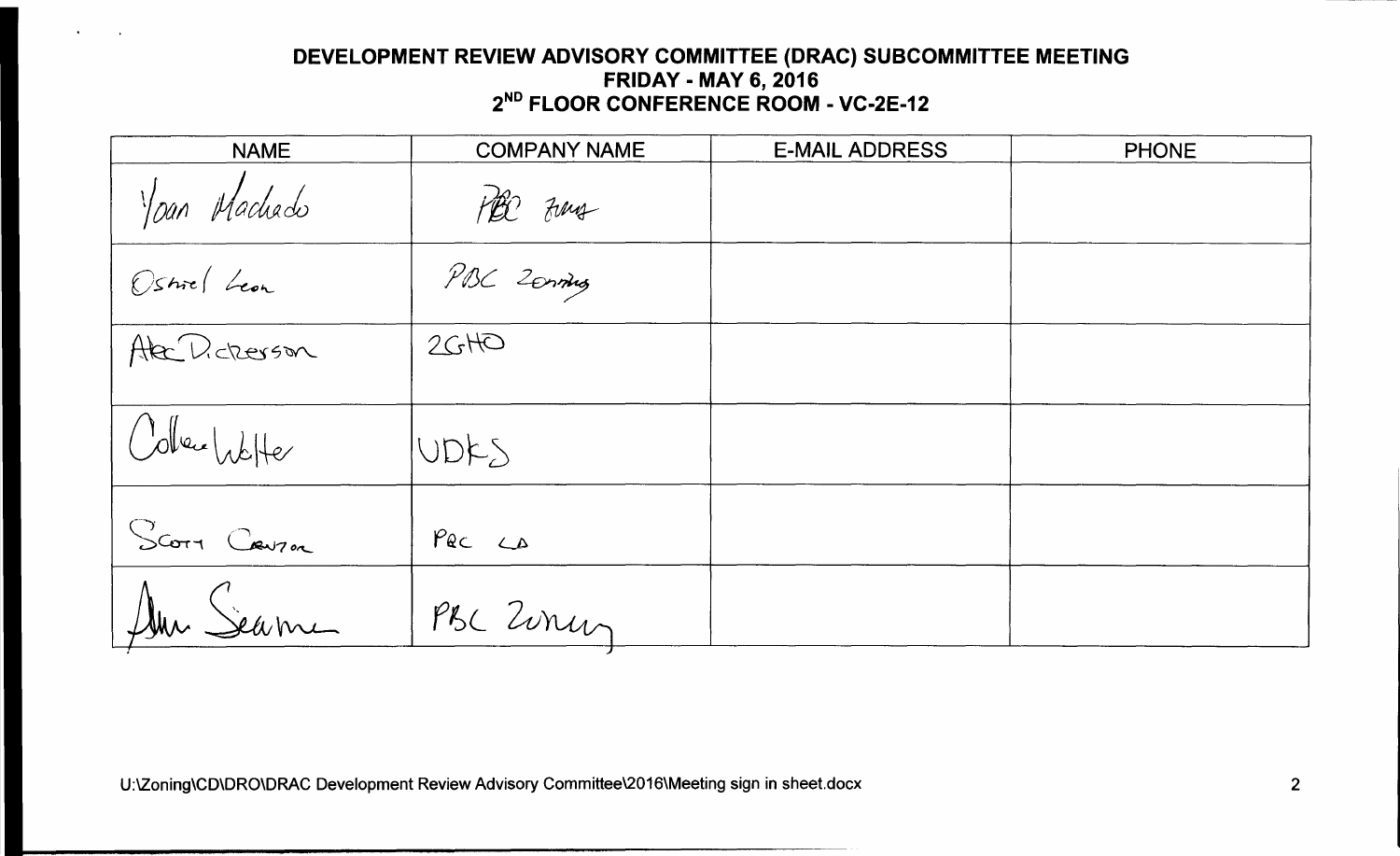| <b>NAME</b>      | <b>COMPANY NAME</b> | <b>E-MAIL ADDRESS</b>           | <b>PHONE</b> |
|------------------|---------------------|---------------------------------|--------------|
| La Rodriguez     | PZBIZoning          | jrodniquez 10 pbcgou.org        |              |
| Roger Ramdeer    | Zoning              |                                 |              |
| JOHN ZADNAA      | $Z$ ning            | jeadjura a pocoar drg           |              |
| Gladys Nagnolina | $Q\overline{\chi}$  | gladys. Algirolama@gllomes. com |              |
| Joe Rosselet     | H                   | Jossel e proger.org             |              |
| Brad Brown       | BldS                | BLBROWN @PBCGQ.09               | 233.538      |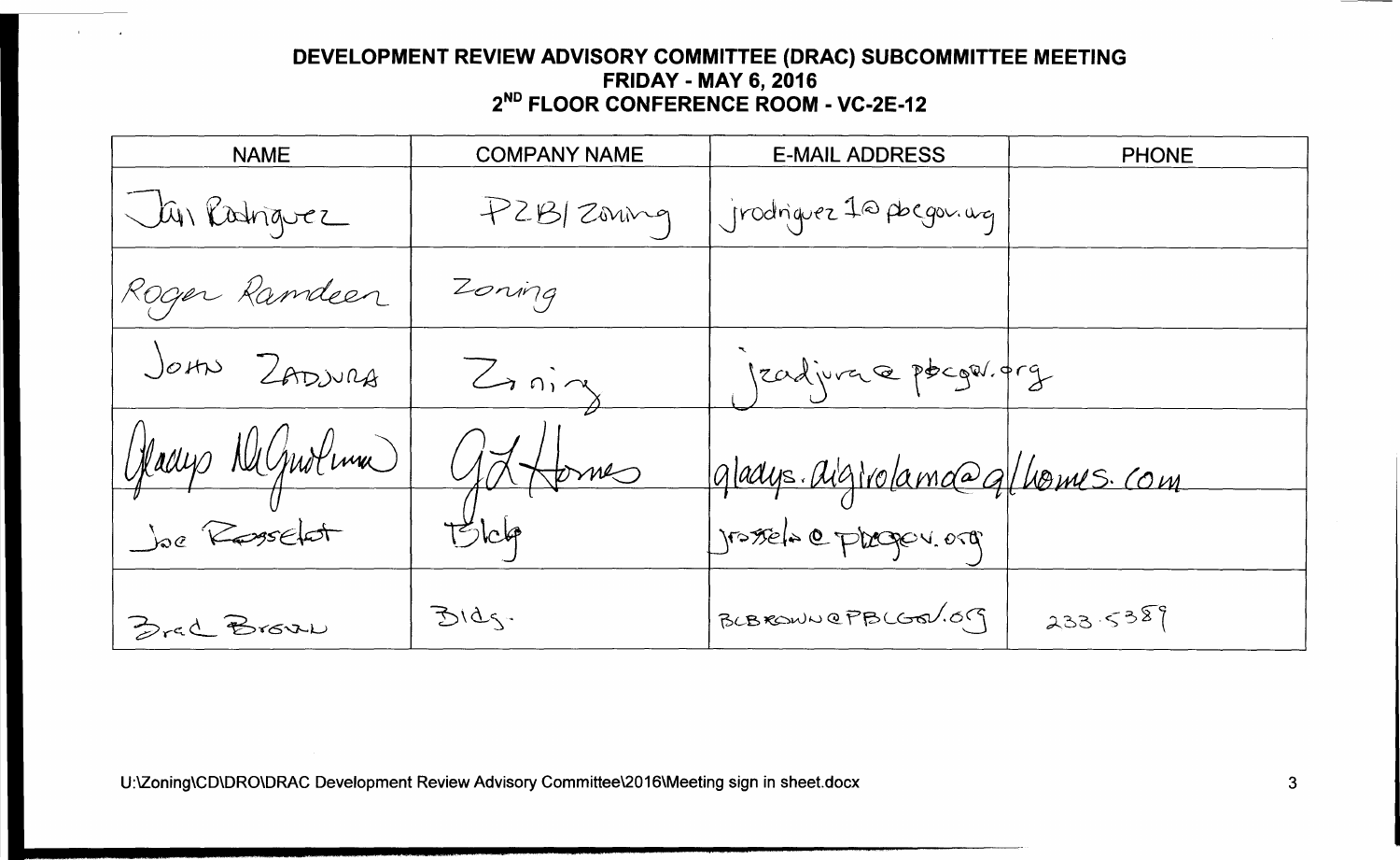| <b>NAME</b>                                                                                                                                                                                                                                                                                          | <b>COMPANY NAME</b> | <b>E-MAIL ADDRESS</b>         | <b>PHONE</b> |
|------------------------------------------------------------------------------------------------------------------------------------------------------------------------------------------------------------------------------------------------------------------------------------------------------|---------------------|-------------------------------|--------------|
| Mourca Cantor                                                                                                                                                                                                                                                                                        | P2B-Zoning          | Meantor@pbcgar.org            | 233-5205     |
| C. Rechenmucha                                                                                                                                                                                                                                                                                       |                     |                               |              |
| 25.10                                                                                                                                                                                                                                                                                                | Marni N             | Of12 huge plager. ag          | 2335267      |
| Bensing MINER                                                                                                                                                                                                                                                                                        | MLP                 | bradley (2 mlpc. net          |              |
| Joyce Lawrence                                                                                                                                                                                                                                                                                       | PZB Zour            | A aurence Pbc soulog 233-5217 |              |
| $W:$ $\Big($ $\Big($ $\Big)$ $\Big($ $\Big)$ $\Big($ $\Big)$ $\Big($ $\Big($ $\Big)$ $\Big($ $\Big)$ $\Big($ $\Big)$ $\Big($ $\Big)$ $\Big($ $\Big)$ $\Big($ $\Big)$ $\Big($ $\Big)$ $\Big($ $\Big)$ $\Big($ $\Big)$ $\Big($ $\Big)$ $\Big($ $\Big)$ $\Big($ $\Big)$ $\Big($ $\Big)$ $\Big($ $\Big)$ | P2R2                | WCROSSephegw.01) 561.233.5206 |              |